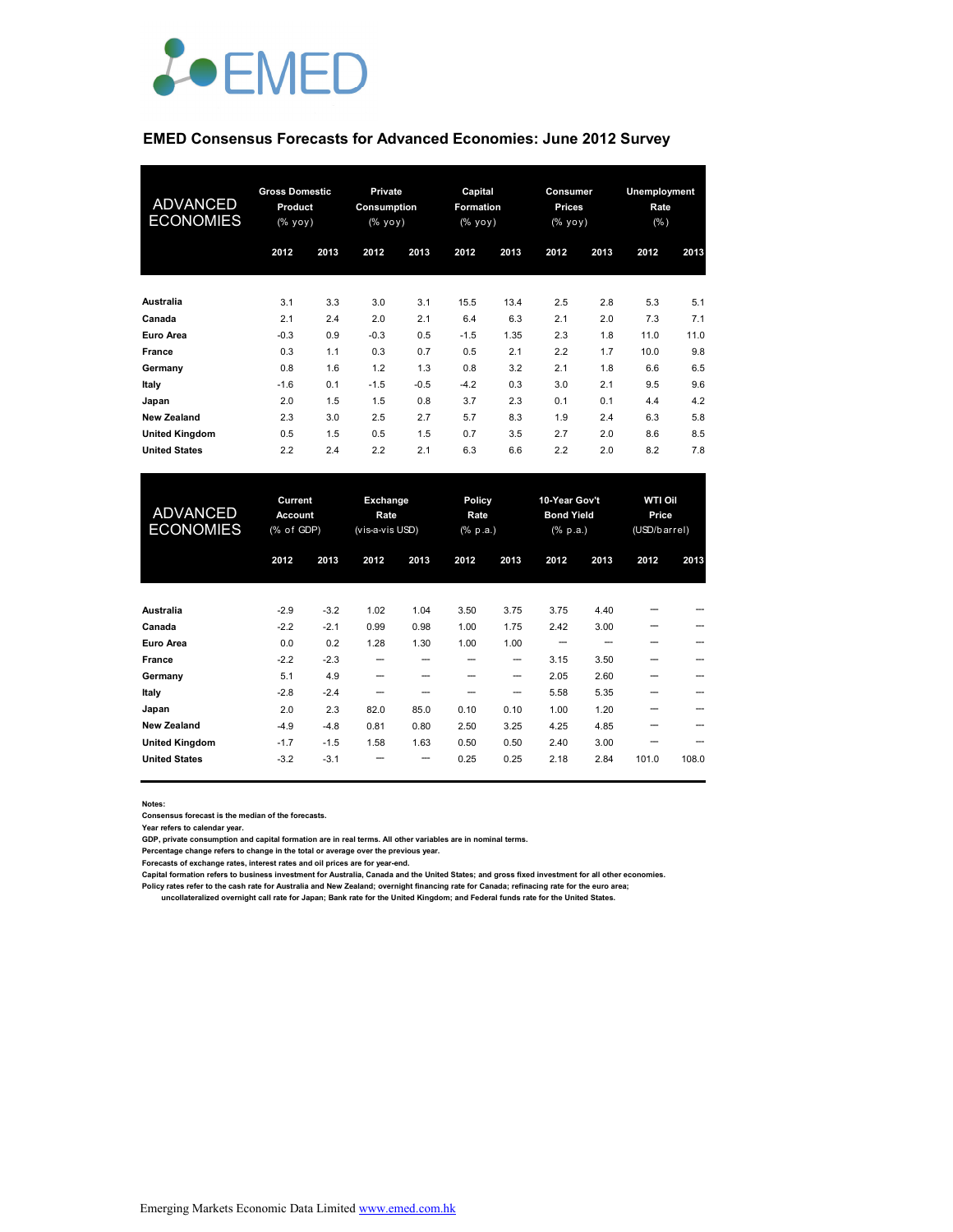

#### **EMED Consensus Forecasts for Emerging Markets: June 2012 Survey**

|                       | <b>Gross Domestic</b> |      | Private     |      | Fixed                                                              |      | Consumer      |      | Unemployment |      |
|-----------------------|-----------------------|------|-------------|------|--------------------------------------------------------------------|------|---------------|------|--------------|------|
| <b>EMERGING</b>       | Product               |      | Consumption |      | Investment                                                         |      | <b>Prices</b> |      | Rate         |      |
| <b>MARKETS</b>        | (%                    |      | (% yoy)     |      | $(% \mathsf{Y}^{\prime }\mathsf{Y}^{\prime }\mathsf{Y}^{\prime })$ |      | (% yoy)       |      | (% )         |      |
|                       | 2012                  | 2013 | 2012        | 2013 | 2012                                                               | 2013 | 2012          | 2013 | 2012         | 2013 |
|                       |                       |      |             |      |                                                                    |      |               |      |              |      |
|                       |                       |      |             |      |                                                                    |      |               |      |              |      |
| Argentina             | 3.7                   | 3.8  | 3.6         | 3.2  | 3.6                                                                | 3.1  | 10.7          | 12.3 | 7.3          | 7.3  |
| <b>Brazil</b>         | 3.1                   | 4.3  | 4.0         | 5.4  | 4.9                                                                | 7.7  | 5.4           | 5.2  | 6.0          | 6.0  |
| Chile                 | 4.6                   | 4.7  | 5.3         | 5.3  | 7.2                                                                | 8.2  | 3.4           | 3.1  | 7.0          | 7.0  |
| China                 | 8.1                   | 8.4  | 9.5         | 9.5  | 8.6                                                                | 8.5  | 3.4           | 4.0  | 4.1          | 4.2  |
| Colombia              | 4.9                   | 5.0  | 5.2         | 5.5  | 10.0                                                               | 9.1  | 3.3           | 3.3  | 10.3         | 10.0 |
| <b>Czech Republic</b> | 0.2                   | 2.0  | $-0.4$      | 1.4  | 0.4                                                                | 3.4  | 3.1           | 2.0  | 7.6          | 7.5  |
| <b>Hong Kong</b>      | 3.0                   | 4.5  | 4.0         | 4.4  | 3.7                                                                | 5.0  | 4.0           | 3.6  | 3.8          | 3.5  |
| Hungary               | $-0.3$                | 1.4  | $-1.1$      | 0.7  | $-1.6$                                                             | 1.7  | 5.4           | 3.5  | 11.1         | 11.3 |
| India                 | 7.0                   | 7.5  | 6.9         | 7.4  | 7.0                                                                | 9.4  | 7.5           | 7.0  | ---          | ---  |
| Indonesia             | 6.1                   | 6.5  | 4.9         | 5.2  | 9.0                                                                | 9.5  | 5.2           | 5.5  | 6.8          | 6.6  |
| <b>Malaysia</b>       | 4.2                   | 5.0  | 5.7         | 5.8  | 6.7                                                                | 6.9  | 2.5           | 2.8  | 3.1          | 3.2  |
| Mexico                | 3.5                   | 3.6  | 3.6         | 3.3  | 5.1                                                                | 5.6  | 3.7           | 3.7  | 4.9          | 4.6  |
| <b>Philippines</b>    | 4.1                   | 4.9  | 5.1         | 5.0  | 6.2                                                                | 6.2  | 3.5           | 4.1  | 7.2          | 7.3  |
| Poland                | 2.8                   | 3.2  | 2.4         | 3.0  | 6.0                                                                | 4.9  | 3.7           | 2.9  | 12.0         | 11.4 |
| Russia                | 3.7                   | 4.0  | 5.0         | 4.6  | 5.6                                                                | 6.0  | 5.4           | 6.4  | 6.3          | 6.1  |
| Singapore             | 2.8                   | 4.4  | 4.3         | 4.7  | 3.5                                                                | 5.1  | 3.7           | 3.1  | 2.2          | 2.1  |
| South Korea           | 3.4                   | 4.1  | 2.8         | 3.2  | 3.2                                                                | 4.2  | 3.2           | 3.1  | 3.3          | 3.3  |
| Taiwan                | 3.0                   | 4.2  | 2.4         | 3.0  | 1.1                                                                | 3.7  | 1.6           | 1.5  | 4.3          | 4.3  |
| <b>Thailand</b>       | 5.0                   | 4.7  | 4.2         | 4.0  | 7.0                                                                | 7.0  | 3.4           | 3.3  | 1.0          | 1.0  |
| Turkey                | 3.0                   | 4.2  | 1.9         | 4.7  | 4.5                                                                | 8.2  | 9.3           | 6.6  | 10.1         | 9.8  |

| EMERGING              | Money   |                  | <b>Merchandise</b><br><b>Exports</b> |      | <b>Merchandise</b> |      | Current<br><b>Account</b> |        | Exchange<br>Rate |       |
|-----------------------|---------|------------------|--------------------------------------|------|--------------------|------|---------------------------|--------|------------------|-------|
| <b>MARKETS</b>        |         | <b>Supply M2</b> |                                      |      | Imports            |      |                           |        |                  |       |
|                       | (% yoy) |                  | (% yoy)                              |      | (% yoy)            |      | (% of GDP)                |        | (vis-a-vis USD)  |       |
|                       | 2012    | 2013             | 2012                                 | 2013 | 2012               | 2013 | 2012                      | 2013   | 2012             | 2013  |
|                       |         |                  |                                      |      |                    |      |                           |        |                  |       |
| Argentina             | 26.8    | 28.5             | $-2.0$                               | 4.8  | $-2.9$             | 5.8  | $-0.7$                    | $-0.9$ | 4.70             | 5.17  |
| <b>Brazil</b>         | 15.0    | 13.1             | 5.3                                  | 7.6  | 8.3                | 10.0 | $-2.6$                    | $-2.9$ | 1.80             | 1.80  |
| Chile                 | --      | --               | 4.8                                  | 5.4  | 5.2                | 6.8  | $-2.2$                    | $-1.9$ | 490              | 489.5 |
| China                 | 14.0    | 14.0             | 10.0                                 | 12.0 | 12.0               | 15.0 | 2.5                       | 2.4    | 6.21             | 6.04  |
| Colombia              | 17.3    | 18.9             | 8.4                                  | 8.5  | 8.0                | 10.7 | $-2.7$                    | $-2.7$ | 1783             | 1818  |
| <b>Czech Republic</b> | 3.5     | 4.0              | 5.1                                  | 8.1  | 4.9                | 8.2  | $-2.2$                    | $-2.1$ | 19.0             | 18.3  |
| <b>Hong Kong</b>      | 6.7     | 8.7              | 3.5                                  | 7.6  | 3.6                | 7.4  | 5.7                       | 6.0    | 7.80             | 7.80  |
| Hungary               | 9.1     | 6.5              | 4.7                                  | 7.1  | 4.0                | 7.9  | 2.5                       | 1.7    | 225              | 223   |
| India                 | 16.0    | 16.0             | 12.0                                 | 13.0 | 12.5               | 12.5 | $-3.3$                    | $-2.9$ | 50.0             | 48.3  |
| Indonesia             | 15.0    | 15.3             | 8.7                                  | 13.7 | 12.2               | 12.3 | 0.3                       | $-0.1$ | 9000             | 8931  |
| <b>Malaysia</b>       | 10.0    | 12.0             | 5.6                                  | 8.0  | 6.5                | 8.8  | 10.9                      | 10.6   | 3.04             | 2.95  |
| Mexico                | 12.1    | 13.2             | 10.7                                 | 8.7  | 6.5                | 8.2  | $-1.0$                    | $-1.0$ | 12.8             | 12.5  |
| <b>Philippines</b>    | 9.8     | 10.4             | 4.3                                  | 6.5  | 4.5                | 6.9  | 2.9                       | 2.7    | 42.6             | 42.0  |
| Poland                | 8.0     | 10.1             | 5.8                                  | 5.0  | 5.1                | 6.4  | $-4.1$                    | $-3.9$ | 3.20             | 3.08  |
| Russia                | 17.0    | 17.0             | 4.8                                  | 3.7  | 10.0               | 12.0 | 3.9                       | 2.5    | 30.4             | 30.0  |
| Singapore             | 8.7     | 11.0             | 4.0                                  | 8.1  | 4.2                | 8.4  | 16.9                      | 18.0   | 1.23             | 1.20  |
| South Korea           | 6.5     | 7.2              | 6.6                                  | 10.0 | 7.3                | 10.5 | 2.0                       | 1.8    | 1100             | 1050  |
| Taiwan                | 5.6     | 5.8              | 3.6                                  | 7.9  | 3.8                | 8.4  | 7.4                       | 7.1    | 29.5             | 29.4  |
| <b>Thailand</b>       | 11.5    | 9.9              | 8.0                                  | 10.0 | 8.5                | 9.0  | 2.2                       | 2.2    | 30.4             | 30.0  |
| Turkey                | 14.4    | 15.0             | 4.5                                  | 8.5  | 3.1                | 7.6  | $-8.2$                    | $-7.4$ | 1.78             | 1.74  |
|                       |         |                  |                                      |      |                    |      |                           |        |                  |       |

**Notes:** 

**Consensus forecast is the median of the forecasts.**

**Year refers to calendar year except for India for which fiscal year (April to March) is used.**

**GDP, private consumption and fixed investment are in real terms. All other variables are in nominal terms.**

**Percentage change refers to change in the total or average over the previous year, except for money supply growth which is** 

 **based on year-end figures. Forecasts of exchange rates and interest rates are for year-end.**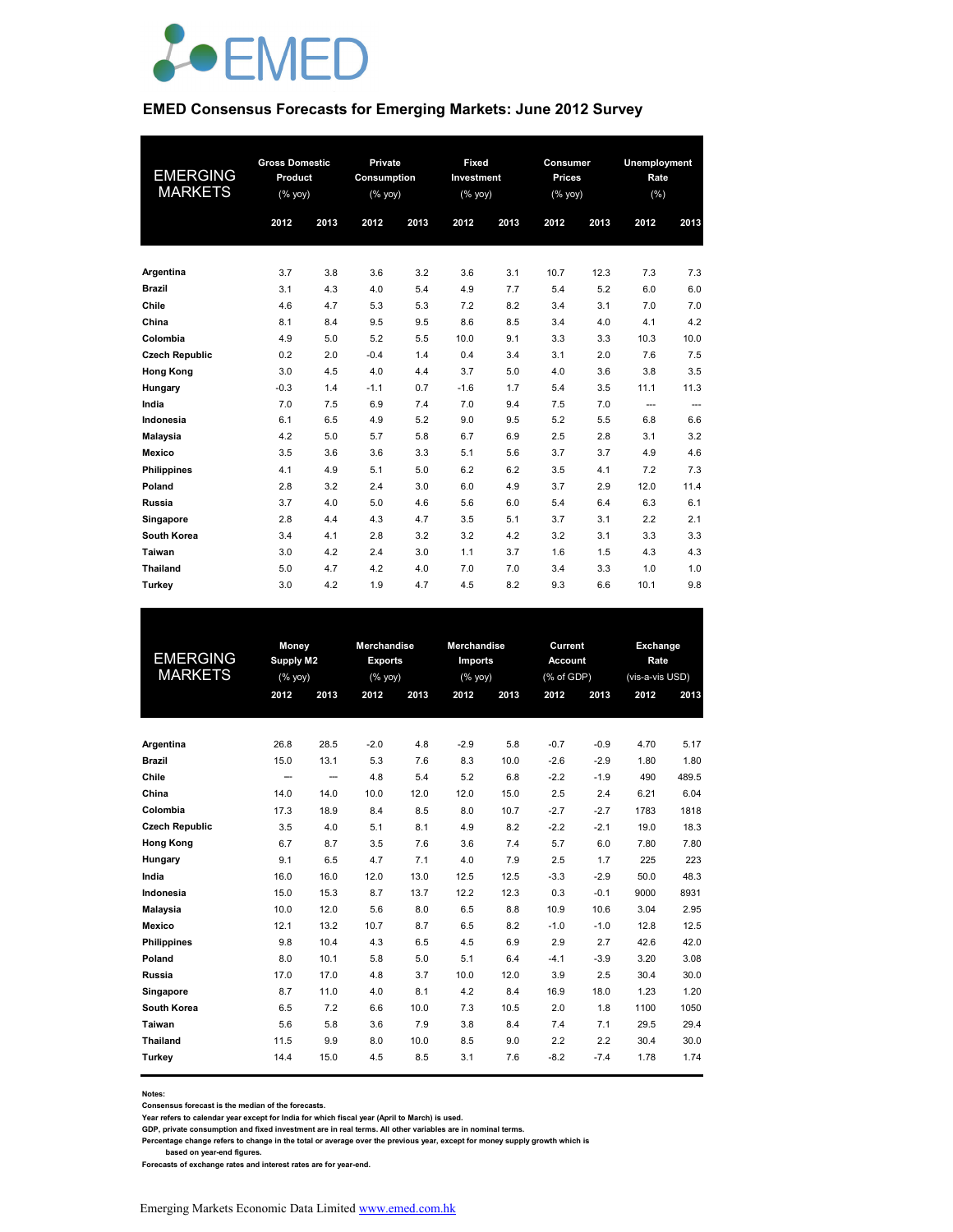

## **EMED Consensus Forecasts for the United States: June 2012 Survey**

| <b>UNITED STATES</b>             | <b>Gross Domestic</b><br>Product<br>(% yoy) |      | Consumer<br>Prices<br>(% yoy) |      | <b>UNITED STATES</b>                | <b>Gross Domestic</b><br>Product<br>(% yoy) |      |      | Consumer<br><b>Prices</b><br>(% yoy) |  |
|----------------------------------|---------------------------------------------|------|-------------------------------|------|-------------------------------------|---------------------------------------------|------|------|--------------------------------------|--|
|                                  | 2012                                        | 2013 | 2012                          | 2013 |                                     | 2012                                        | 2013 | 2012 | 2013                                 |  |
|                                  |                                             |      |                               |      |                                     |                                             |      |      |                                      |  |
| <b>ABN AMRO</b>                  | 2.4                                         | 2.4  | 2.1                           | 1.8  | <b>ITOCHU Institute</b>             | 2.1                                         | 2.3  | 1.9  | 1.9                                  |  |
| <b>Action Economics</b>          | 2.2                                         | 2.5  | 2.0                           | 2.6  | <b>KBC</b>                          | 2.1                                         | 2.1  | 2.1  | 1.8                                  |  |
| <b>AIB Global Treasury</b>       | 2.5                                         | 2.5  | 2.2                           | 2.0  | KCIC                                | 1.9                                         | 2.2  | 1.8  | 1.7                                  |  |
| <b>Allianz</b>                   | 2.3                                         | 2.3  | 2.2                           | 2.2  | <b>Kiel Economics</b>               | 2.2                                         | 2.3  | 3.2  | 2.4                                  |  |
| <b>Bank Julius Baer</b>          | 2.1                                         | 2.2  | 2.2                           | 2.0  | <b>Mesirow Financial</b>            | 2.3                                         | 2.5  | 2.2  | 1.9                                  |  |
| <b>Barclays Capital</b>          | 2.4                                         | 2.5  | 2.2                           | 2.4  | <b>Moodys Analytics</b>             | 2.2                                         | 2.6  | 1.9  | 1.9                                  |  |
| <b>BayernLB</b>                  | 2.1                                         | 2.0  | 2.2                           | 2.2  | Morgan Keegan                       | 2.8                                         | 3.1  | 2.5  | 2.6                                  |  |
| <b>BBVA</b>                      | 2.3                                         | 2.2  | 2.5                           | 2.2  | <b>Mortgage Bankers Association</b> | 2.2                                         | 2.4  | 2.4  | 2.1                                  |  |
| <b>Berenberg Capital Markets</b> | 1.8                                         | 1.8  | 2.1                           | 2.0  | <b>National Bank of Canada</b>      | 2.4                                         | 2.4  | 1.9  | 1.9                                  |  |
| <b>BHF Bank</b>                  | 2.4                                         | 2.8  | 2.1                           | 2.3  | <b>Natixis</b>                      | 2.2                                         | 1.7  | 2.2  | 2.0                                  |  |
| <b>BMO Capital Markets</b>       | 2.2                                         | 2.3  | 2.1                           | 2.0  | <b>NIESR</b>                        | 2.1                                         | 2.5  | 1.8  | 1.7                                  |  |
| <b>BNP Paribas</b>               | 2.3                                         | 2.4  | 2.6                           | 2.2  | <b>NLI Research Institute</b>       | 2.1                                         | 2.4  | 2.2  | 1.9                                  |  |
| <b>Capital Economics</b>         | 2.0                                         | 2.5  | 2.0                           | 1.5  | Nordea                              | 2.1                                         | 2.2  | 2.5  | 1.9                                  |  |
| <b>CIBC World Markets</b>        | 2.3                                         | 1.9  | 2.3                           | 2.0  | <b>PNC</b>                          | 2.3                                         | 2.6  | 2.3  | 2.3                                  |  |
| <b>Comerica Bank</b>             | 2.0                                         | 1.6  | 1.7                           | 1.8  | Prometeia                           | 2.1                                         | 2.0  | 2.2  | 2.2                                  |  |
| Commerzbank                      | 2.3                                         | 2.5  | 2.3                           | 2.0  | <b>Raymond James</b>                | 2.1                                         | 2.1  | 1.7  | 2.1                                  |  |
| <b>Credit Agricole</b>           | 2.1                                         | 2.2  | 2.4                           | 2.2  | Royal Bank of Canada                | 2.5                                         | 3.0  | 2.2  | 1.8                                  |  |
| <b>Credit Suisse</b>             | 2.2                                         | 2.5  | 1.9                           | 1.2  | <b>Royal Bank of Scotland</b>       | 2.3                                         | 2.5  | 2.3  | 2.3                                  |  |
| Daiwa Institute of Research      | 2.3                                         | 2.6  | 2.1                           | 2.1  | <b>Schroders</b>                    | 2.1                                         | 1.9  | 1.8  | 1.0                                  |  |
| <b>Danske Bank</b>               | 2.4                                         | 2.6  | 2.3                           | 1.8  | <b>Scotia Capital</b>               | 2.1                                         | 2.3  | 2.0  | 2.2                                  |  |
| <b>DBS Bank</b>                  | 2.1                                         | 2.6  | 2.1                           | 2.8  | <b>Societe Generale</b>             | 2.0                                         | 1.8  | 1.9  | 1.4                                  |  |
| Deka Bank                        | 2.4                                         | 2.5  | 2.2                           | 2.1  | <b>Standard &amp; Poor's</b>        | 2.1                                         | 2.4  | 2.2  | 1.7                                  |  |
| Desjardins                       | 2.1                                         | 2.1  | 2.0                           | 1.9  | <b>Standard Chartered</b>           | 1.7                                         | 2.5  | 1.6  | 1.8                                  |  |
| <b>DIW</b>                       | 1.5                                         | 1.7  | 3.2                           | 3.2  | <b>TD Economics</b>                 | 2.2                                         | 2.4  | 2.4  | 2.1                                  |  |
| D <sub>n</sub> B NOR             | 1.8                                         | 2.0  | 1.8                           | 1.7  | <b>UniCredit Group</b>              | 2.3                                         | 2.5  | 2.4  | 2.3                                  |  |
| DZ Bank                          | 2.0                                         | 2.0  | 2.4                           | 2.6  | <b>UOB</b>                          | 1.5                                         | 2.0  | 1.8  | 1.9                                  |  |
| <b>Erste Group Bank AG</b>       | 2.0                                         | 2.2  | 2.1                           | 1.7  | WestLB                              | 2.0                                         | 2.0  | 2.7  | 2.2                                  |  |
| <b>Experian Economics</b>        | 2.2                                         | 2.6  | 2.0                           | 2.5  | <b>WGZ Bank</b>                     | 2.1                                         | 2.0  | 1.8  | 2.0                                  |  |
| <b>Fannie Mae</b>                | 2.2                                         | 2.4  | 2.3                           | 2.0  |                                     |                                             |      |      |                                      |  |
| <b>First Trust Advisors</b>      | 2.6                                         | 3.5  | 2.8                           | 4.2  | <b>CONSENSUS</b>                    |                                             |      |      |                                      |  |
| <b>Freddie Mac</b>               | 2.6                                         | 3.3  | 2.1                           | 2.0  | <b>Median</b>                       | 2.2                                         | 2.4  | 2.2  | 2.0                                  |  |
| Handelsbanken                    | 2.5                                         | 2.6  | 1.8                           | 1.8  | Mean                                | 2.2                                         | 2.3  | 2.2  | 2.1                                  |  |
| <b>IFO Munich Institute</b>      | 2.2                                         | 2.3  | 2.4                           | 2.2  | High                                | 2.8                                         | 3.5  | 3.2  | 4.2                                  |  |
| <b>ING</b>                       | 2.2                                         | 2.0  | 2.1                           | 2.4  | Low                                 | 1.5                                         | 1.6  | 1.6  | 1.0                                  |  |
| Intesa Sanpaolo                  | 2.2                                         | 1.8  | 2.5                           | 2.2  | <b>Standard Deviation</b>           | 0.2                                         | 0.4  | 0.3  | 0.4                                  |  |
| Continues in the next column     |                                             |      |                               |      |                                     |                                             |      |      |                                      |  |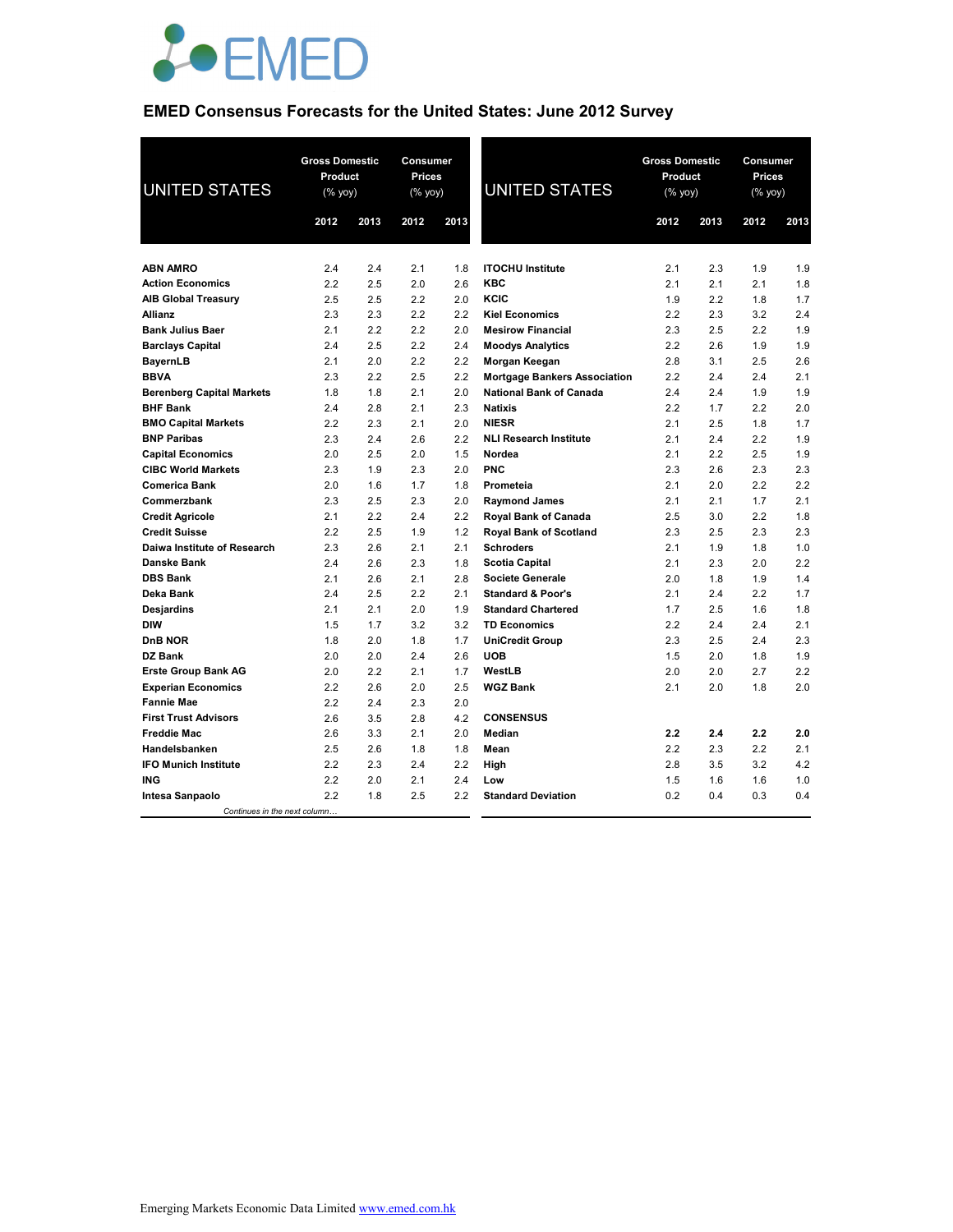

# **EMED Consensus Forecasts for the Euro Area: June 2012 Survey**

| <b>EURO AREA</b>                 | <b>Gross Domestic</b><br>Product<br>$(% \mathsf{Y}^{\prime }\mathsf{Y}^{\prime }\mathsf{Y}^{\prime })$ |        | <b>Consumer</b><br><b>Prices</b><br>(% yoy) |      | <b>EURO AREA</b>                | <b>Gross Domestic</b><br>Product<br>(% yoy) |        | Consumer<br><b>Prices</b><br>$(% \mathsf{Y}^{\prime }\mathsf{Y}^{\prime }\mathsf{Y}^{\prime })$ |      |
|----------------------------------|--------------------------------------------------------------------------------------------------------|--------|---------------------------------------------|------|---------------------------------|---------------------------------------------|--------|-------------------------------------------------------------------------------------------------|------|
|                                  | 2012                                                                                                   | 2013   | 2012                                        | 2013 |                                 | 2012                                        | 2013   | 2012                                                                                            | 2013 |
|                                  |                                                                                                        |        |                                             |      |                                 |                                             |        |                                                                                                 |      |
| <b>ABN AMRO</b>                  | $-0.5$                                                                                                 | 0.8    | 2.3                                         | 1.3  | <b>KBC</b>                      | $-0.2$                                      | 1.0    | 2.5                                                                                             | 1.9  |
| <b>Action Economics</b>          | $-0.7$                                                                                                 | $-0.1$ | 2.3                                         | 1.8  | KCIC                            | $-0.7$                                      | 0.5    | 1.9                                                                                             | 1.8  |
| <b>AIB Global Treasury</b>       | $-0.2$                                                                                                 | 1.0    | 2.3                                         | 1.8  | <b>Kiel Economics</b>           | $-0.3$                                      | 1.1    | 2.3                                                                                             | 1.8  |
| <b>Allianz</b>                   | 0.0                                                                                                    | 1.3    | 2.4                                         | 1.7  | <b>Mizuho Securities</b>        | $-0.1$                                      | 0.7    | 2.3                                                                                             | 1.5  |
| <b>Bank Julius Baer</b>          | $-0.3$                                                                                                 | 1.0    | 2.0                                         | 1.3  | Monte Dei Paschi Di Siena       | $-0.3$                                      | 0.5    | 2.6                                                                                             | 2.0  |
| <b>Barclays Capital</b>          | $-0.1$                                                                                                 | 0.9    | 2.3                                         | 1.8  | <b>Natixis</b>                  | $-0.3$                                      | 0.7    | 2.3                                                                                             | 1.8  |
| <b>BayernLB</b>                  | $-0.3$                                                                                                 | 1.0    | 2.4                                         | 1.7  | <b>NIESR</b>                    | $-0.3$                                      | 1.1    | 2.4                                                                                             | 1.8  |
| <b>BBVA</b>                      | $-0.2$                                                                                                 | 0.9    | 2.4                                         | 1.5  | <b>NLI Research Institute</b>   | $-0.3$                                      | 0.7    | 2.3                                                                                             | 1.8  |
| <b>Berenberg Capital Markets</b> | $-0.4$                                                                                                 | 1.7    | 2.3                                         | 1.8  | Nordea                          | $-0.6$                                      | 0.7    | 2.3                                                                                             | 1.8  |
| <b>BHF Bank</b>                  | 0.0                                                                                                    | 0.8    | 2.5                                         | 1.9  | Prometeia                       | $-0.1$                                      | 1.1    | 2.4                                                                                             | 1.8  |
| <b>BMO Capital Markets</b>       | $-0.2$                                                                                                 | 0.8    | 2.4                                         | 2.0  | <b>Renaissance Capital</b>      | 0.0                                         | 1.2    | 2.3                                                                                             | 1.7  |
| <b>BNP Paribas</b>               | $-0.1$                                                                                                 | 1.3    | 2.5                                         | 1.8  | <b>Roubini Global Economics</b> | $-0.5$                                      | $-0.4$ | 2.3                                                                                             | 1.7  |
| <b>Capital Economics</b>         | $-1.0$                                                                                                 | $-2.5$ | 2.3                                         | 1.0  | <b>Royal Bank of Canada</b>     | $-0.1$                                      | 1.3    | 2.4                                                                                             | 1.7  |
| Commerzbank                      | $-0.4$                                                                                                 | 0.5    | 2.6                                         | 1.9  | Royal Bank of Scotland          | $-0.1$                                      | 0.7    | 2.3                                                                                             | 1.5  |
| <b>Credit Agricole</b>           | $-0.3$                                                                                                 | 1.0    | 2.3                                         | 1.8  | <b>Schroders</b>                | $-0.5$                                      | $-0.5$ | 2.3                                                                                             | 1.8  |
| <b>Credit Suisse</b>             | $-0.1$                                                                                                 | 1.5    | 2.3                                         | 1.7  | <b>Scotia Capital</b>           | $-0.6$                                      | 0.7    | 2.0                                                                                             | 1.9  |
| Danske Bank                      | 0.1                                                                                                    | 1.2    | 2.5                                         | 1.8  | Societe Generale                | $-0.4$                                      | 0.0    | 2.5                                                                                             | 2.0  |
| <b>DBS Bank</b>                  | $-0.4$                                                                                                 | 0.5    | 2.1                                         | 1.8  | <b>Standard Chartered</b>       | $-0.8$                                      | 1.3    | 2.4                                                                                             | 1.6  |
| Deka Bank                        | $-0.4$                                                                                                 | 0.9    | 2.3                                         | 1.7  | <b>TD Economics</b>             | $-0.6$                                      | 1.1    | 2.2                                                                                             | 1.9  |
| <b>DIW</b>                       | $-0.2$                                                                                                 | 1.2    | 1.9                                         | 2.0  | <b>UniCredit Group</b>          | 0.3                                         | 1.6    | 2.5                                                                                             | 1.9  |
| <b>DnB NOR</b>                   | 0.2                                                                                                    | 1.2    | 2.0                                         | 1.6  | WestLB                          | $-0.5$                                      | 0.7    | 2.3                                                                                             | 1.7  |
| DZ Bank                          | $-0.1$                                                                                                 | 0.6    | 2.4                                         | 2.4  | <b>WGZ Bank</b>                 | $-0.7$                                      | 0.7    | 2.0                                                                                             | 1.7  |
| <b>Erste Group Bank AG</b>       | 0.0                                                                                                    | 1.1    | 2.4                                         | 1.6  |                                 |                                             |        |                                                                                                 |      |
| <b>ETLA</b>                      | $-0.4$                                                                                                 | 0.8    | 2.1                                         | 1.8  |                                 |                                             |        |                                                                                                 |      |
| <b>EUROFER</b>                   | 0.0                                                                                                    | 1.4    | 2.2                                         | 1.8  | <b>CONSENSUS</b>                |                                             |        |                                                                                                 |      |
| <b>Experian Economics</b>        | $-0.5$                                                                                                 | 0.9    | 2.1                                         | 1.9  | Median                          | $-0.3$                                      | 0.9    | 2.3                                                                                             | 1.8  |
| Handelsbanken                    | 0.0                                                                                                    | 1.0    | 1.7                                         | 1.6  | Mean                            | $-0.3$                                      | 0.8    | 2.3                                                                                             | 1.8  |
| <b>IFO Munich Institute</b>      | $-0.3$                                                                                                 | 1.1    | 2.3                                         | 1.8  | High                            | 0.3                                         | 1.7    | 2.6                                                                                             | 2.4  |
| <b>ING</b>                       | $-0.4$                                                                                                 | 0.9    | 2.4                                         | 1.7  | Low                             | $-1.0$                                      | $-2.5$ | 1.7                                                                                             | 1.0  |
| Intesa Sanpaolo                  | $-0.3$                                                                                                 | 0.7    | 2.5                                         | 1.7  | <b>Standard Deviation</b>       | 0.3                                         | 0.6    | 0.2                                                                                             | 0.2  |
| Continues in the next column     |                                                                                                        |        |                                             |      |                                 |                                             |        |                                                                                                 |      |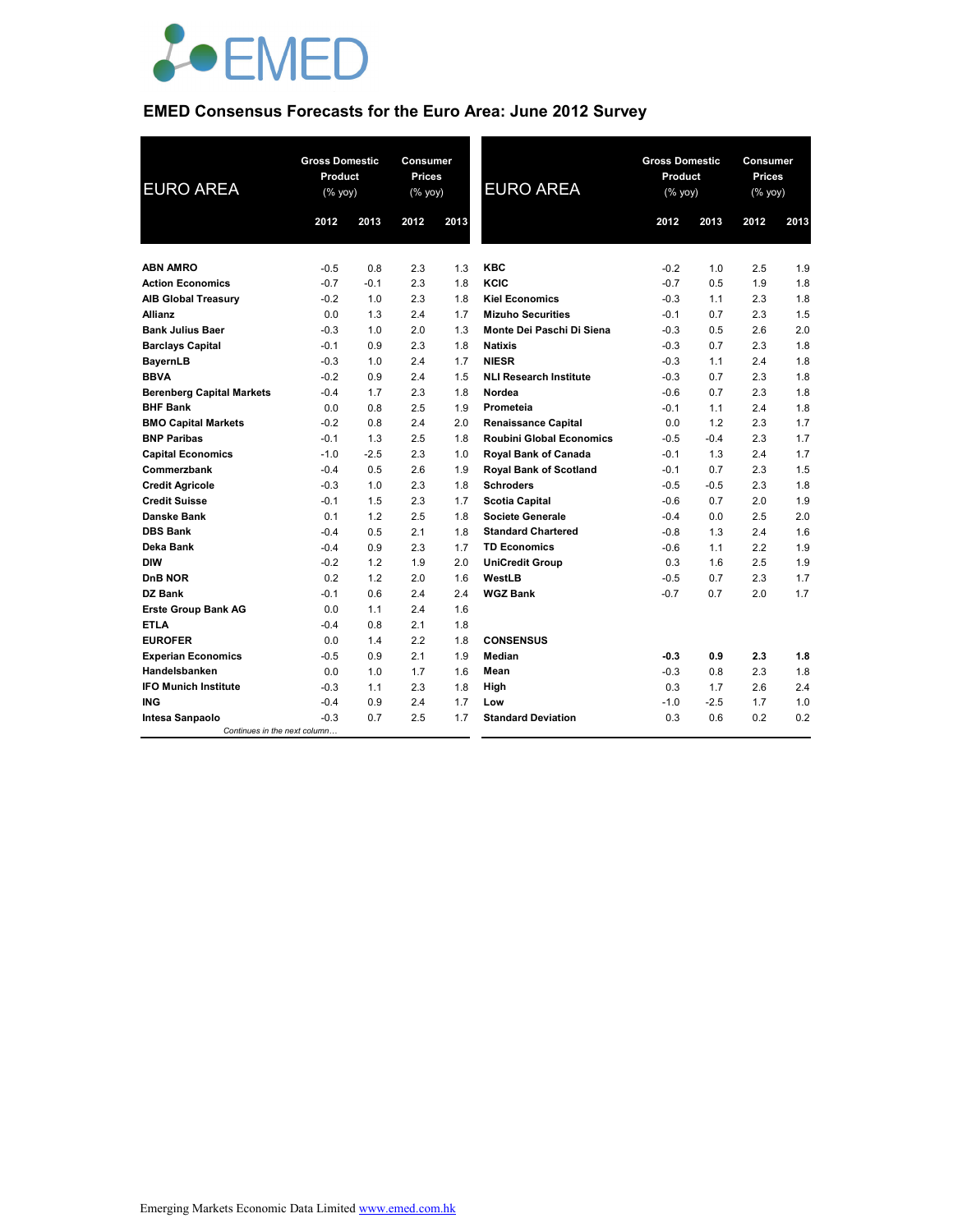

## **EMED Consensus Forecasts for Japan: June 2012 Survey**

| <b>JAPAN</b>                     | <b>Gross Domestic</b><br>Product<br>(% yoy) |      | Consumer<br><b>Prices</b><br>(% yoy) |        | <b>JAPAN</b>                    | <b>Gross Domestic</b><br>Product<br>$(\%$ yoy) |      | Consumer<br><b>Prices</b><br>(% yoy) |        |
|----------------------------------|---------------------------------------------|------|--------------------------------------|--------|---------------------------------|------------------------------------------------|------|--------------------------------------|--------|
|                                  | 2012                                        | 2013 | 2012                                 | 2013   |                                 | 2012                                           | 2013 | 2012                                 | 2013   |
|                                  |                                             |      |                                      |        |                                 |                                                |      |                                      |        |
| <b>ABN AMRO</b>                  | 1.9                                         | 1.3  | 0.4                                  | 0.6    | <b>ITOCHU Institute</b>         | 2.5                                            | 1.4  | 0.1                                  | 0.3    |
| <b>Action Economics</b>          | 1.5                                         | 1.8  | 0.2                                  | 0.5    | <b>JCER</b>                     | 1.9                                            | 1.2  | 0.1                                  | 0.4    |
| <b>AIB Global Treasury</b>       | 1.0                                         | 1.0  | 0.0                                  | 0.0    | <b>KBC</b>                      | 2.2                                            | 1.4  | 0.1                                  | 0.1    |
| <b>Allianz</b>                   | 2.1                                         | 1.8  | 0.1                                  | 0.8    | KCIC                            | 1.6                                            | 1.4  | $-0.4$                               | 0.2    |
| <b>Bank Julius Baer</b>          | 2.5                                         | 1.5  | $-0.1$                               | $-0.1$ | <b>Kiel Economics</b>           | 1.9                                            | 1.5  | $-0.1$                               | $-0.1$ |
| <b>Barclays Capital</b>          | 2.9                                         | 1.6  | 0.0                                  | 0.2    | <b>Mizuho Securities</b>        | 2.0                                            | 1.3  | $-0.2$                               | $-0.2$ |
| <b>BayernLB</b>                  | 1.8                                         | 1.6  | 0.1                                  | 0.0    | <b>Moodys Analytics</b>         | 2.3                                            | 1.4  | 0.5                                  | 0.3    |
| <b>BBVA</b>                      | 1.9                                         | 1.4  | $-0.1$                               | 0.2    | <b>Natixis</b>                  | 2.3                                            | 1.0  | 0.2                                  | 0.1    |
| <b>Berenberg Capital Markets</b> | 0.8                                         | 1.3  | $-0.6$                               | 0.0    | <b>NIESR</b>                    | 1.9                                            | 1.5  | $-0.4$                               | 0.0    |
| <b>BHF Bank</b>                  | 1.4                                         | 1.4  | 0.5                                  | 0.0    | <b>NLI Research Institute</b>   | 2.7                                            | 1.3  | 0.2                                  | 0.2    |
| <b>BMO Capital Markets</b>       | 2.3                                         | 1.4  | 0.4                                  | 0.2    | Nordea                          | 2.0                                            | 1.5  | $-0.4$                               | $-0.2$ |
| <b>BNP Paribas</b>               | 1.6                                         | 1.1  | 0.5                                  | 0.0    | Prometeia                       | 2.2                                            | 2.1  | 0.5                                  | 0.7    |
| <b>Capital Economics</b>         | 1.5                                         | 1.0  | $-0.6$                               | 0.1    | <b>Roubini Global Economics</b> | 1.8                                            | 1.1  | 0.3                                  | $-0.1$ |
| Commerzbank                      | 1.9                                         | 1.8  | 0.3                                  | 0.5    | Royal Bank of Scotland          | 2.6                                            | 1.5  | 0.2                                  | $-0.1$ |
| <b>Credit Agricole</b>           | 2.0                                         | 1.5  | 0.1                                  | 0.3    | <b>Schroders</b>                | 2.0                                            | 1.5  | $-0.2$                               | 0.0    |
| <b>Credit Suisse</b>             | 2.2                                         | 1.9  | $-0.1$                               | 0.1    | <b>Scotia Capital</b>           | 2.1                                            | 1.7  | 0.1                                  | 0.3    |
| Daiwa Institute of Research      | 2.3                                         | 1.3  | 0.1                                  | 0.2    | <b>Societe Generale</b>         | 2.8                                            | 2.0  | 0.3                                  | 0.6    |
| <b>Danske Bank</b>               | 2.3                                         | 1.6  | 0.0                                  | 0.2    | <b>Standard Chartered</b>       | 0.8                                            | 3.1  | 0.2                                  | 0.3    |
| <b>DBS Bank</b>                  | 2.1                                         | 1.5  | $-0.1$                               | 0.1    | <b>TD Economics</b>             | 1.6                                            | 1.8  | 0.2                                  | 0.3    |
| Deka Bank                        | 2.1                                         | 1.6  | 0.7                                  | 0.9    | <b>UOB</b>                      | 2.0                                            | 2.5  | $-0.1$                               | 0.3    |
| <b>DIW</b>                       | 2.2                                         | 1.5  | $-0.3$                               | 0.0    | WestLB                          | 2.3                                            | 1.8  | $-0.2$                               | 0.0    |
| <b>DnB NOR</b>                   | 1.8                                         | 1.7  | $-0.1$                               | $-0.1$ |                                 |                                                |      |                                      |        |
| DZ Bank                          | 2.3                                         | 1.5  | 0.2                                  | 0.2    | <b>CONSENSUS</b>                |                                                |      |                                      |        |
| <b>Erste Group Bank AG</b>       | 1.7                                         | 1.6  | $-0.5$                               | 0.0    | Median                          | 2.0                                            | 1.5  | 0.1                                  | 0.1    |
| <b>Experian Economics</b>        | 1.7                                         | 1.7  | 0.2                                  | 0.5    | Mean                            | 2.0                                            | 1.6  | 0.0                                  | 0.2    |
| <b>IFO Munich Institute</b>      | 1.9                                         | 1.5  | $-0.1$                               | 0.1    | High                            | 2.9                                            | 3.1  | 0.7                                  | 0.9    |
| ING                              | 1.9                                         | 1.3  | 0.2                                  | $-0.1$ | Low                             | 0.8                                            | 1.0  | $-0.6$                               | $-0.4$ |
| Intesa Sanpaolo                  | 1.7                                         | 1.8  | $-0.1$                               | $-0.4$ | <b>Standard Deviation</b>       | 0.4                                            | 0.4  | 0.3                                  | 0.3    |
| Continues in the next column     |                                             |      |                                      |        |                                 |                                                |      |                                      |        |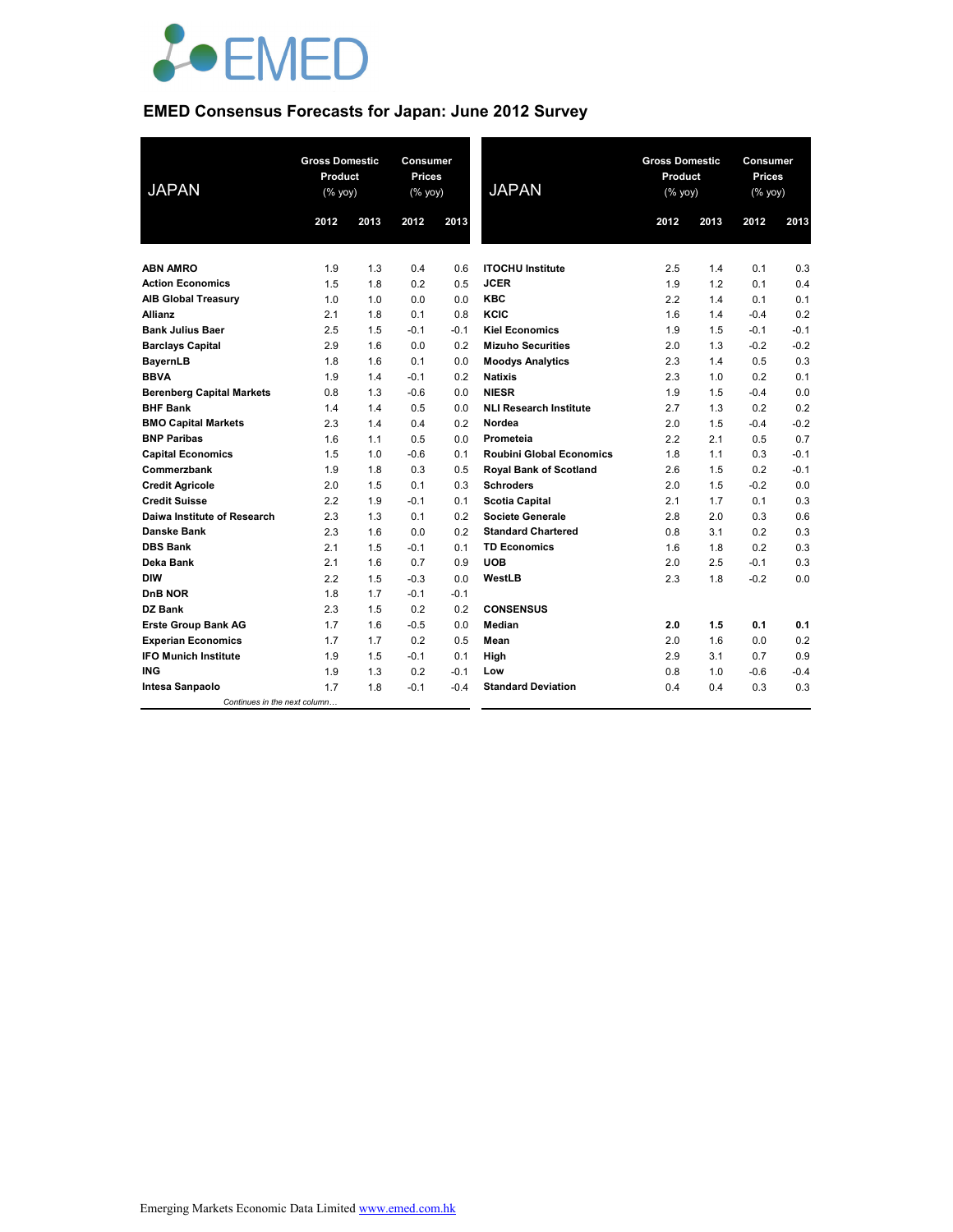

## **EMED Consensus Forecasts for China: June 2012 Survey**

| <b>CHINA</b>                     | <b>Gross Domestic</b><br>Product<br>(% yoy) |      | <b>Consumer</b><br>Prices<br>(% yoy) |      | <b>CHINA</b>                    | <b>Gross Domestic</b><br>Product<br>$(% \mathsf{Y}^{\prime }\mathsf{Y}^{\prime }\mathsf{Y}^{\prime })$ |      | Consumer<br><b>Prices</b><br>(% yoy) |      |
|----------------------------------|---------------------------------------------|------|--------------------------------------|------|---------------------------------|--------------------------------------------------------------------------------------------------------|------|--------------------------------------|------|
|                                  | 2012                                        | 2013 | 2012                                 | 2013 |                                 | 2012                                                                                                   | 2013 | 2012                                 | 2013 |
|                                  |                                             |      |                                      |      |                                 |                                                                                                        |      |                                      |      |
| <b>ABN AMRO</b>                  | 8.4                                         | 8.0  | 4.2                                  | 5.1  | <b>ING</b>                      | 8.2                                                                                                    | 8.4  | 3.0                                  | 3.0  |
| <b>Action Economics</b>          | 8.0                                         | 8.4  | 3.4                                  | 3.5  | Intesa Sanpaolo                 | 8.2                                                                                                    | 8.8  | 3.5                                  | 3.0  |
| <b>Allianz</b>                   | 8.5                                         | 8.3  | 3.5                                  | 3.0  | <b>JP Morgan</b>                | 7.7                                                                                                    | 8.4  | 3.2                                  | 4.0  |
| <b>ANZ</b>                       | 8.6                                         | 8.5  | 4.0                                  | 4.5  | <b>KBC</b>                      | 8.1                                                                                                    | 8.3  | 3.6                                  | 3.9  |
| <b>Bank Julius Baer</b>          | 7.8                                         | 8.7  | 3.3                                  | 3.0  | <b>KBL</b>                      | 8.4                                                                                                    | 8.6  | 3.4                                  | 4.0  |
| <b>Bank of East Asia</b>         | 8.0                                         | 8.5  | 3.2                                  | 4.5  | KCIC                            | 8.3                                                                                                    | 8.6  | 3.4                                  | 4.1  |
| <b>Barclays Capital</b>          | 8.1                                         | 8.4  | 3.2                                  | 4.5  | <b>Kiel Economics</b>           | 7.9                                                                                                    | 8.2  | 4.0                                  | 4.5  |
| <b>BBVA</b>                      | 8.3                                         | 8.7  | 3.5                                  | 3.8  | <b>Moodys Analytics</b>         | 8.2                                                                                                    | 7.7  | 3.5                                  | 3.0  |
| <b>Berenberg Capital Markets</b> | 8.5                                         | 8.7  | 3.4                                  | 3.9  | <b>Natixis</b>                  | 8.4                                                                                                    | 8.2  | 3.6                                  | 4.5  |
| <b>BMO Capital Markets</b>       | 8.0                                         | 8.5  | 3.2                                  | 3.3  | <b>NIESR</b>                    | 8.2                                                                                                    | 7.8  | 3.3                                  | 3.2  |
| <b>BNP Paribas</b>               | 8.5                                         | 8.7  | 3.6                                  | 4.1  | <b>NLI Research Institute</b>   | 8.4                                                                                                    | 9.0  | 3.2                                  | 4.1  |
| <b>Capital Economics</b>         | 8.5                                         | 7.5  | 3.0                                  | 3.0  | Nordea                          | 8.0                                                                                                    | 8.3  | 3.8                                  | 4.2  |
| <b>CICC</b>                      | 8.1                                         | 9.0  | 3.3                                  | n.a. | <b>Renaissance Capital</b>      | 8.0                                                                                                    | 7.5  | 3.5                                  | 2.8  |
| Commerzbank                      | 7.5                                         | 7.5  | 4.8                                  | 5.0  | <b>Roubini Global Economics</b> | 7.8                                                                                                    | 7.5  | 3.2                                  | 3.8  |
| <b>Credit Agricole</b>           | 8.0                                         | 8.5  | 3.4                                  | 4.0  | <b>Royal Bank of Scotland</b>   | 8.3                                                                                                    | 8.4  | 3.7                                  | 4.5  |
| <b>Credit Suisse</b>             | 8.0                                         | 8.2  | 3.7                                  | 4.5  | <b>Scotia Capital</b>           | 8.0                                                                                                    | 8.5  | 4.0                                  | 4.4  |
| Daiwa Institute of Research      | 8.4                                         | 7.5  | 3.3                                  | 4.0  | Societe Generale                | 7.9                                                                                                    | 7.7  | 2.9                                  | 4.0  |
| Danske Bank                      | 8.6                                         | 9.0  | 3.0                                  | 3.3  | <b>Standard Chartered</b>       | 8.1                                                                                                    | 8.7  | 2.0                                  | 3.6  |
| <b>DBS Bank</b>                  | 8.5                                         | 8.8  | 4.0                                  | 4.0  | <b>UniCredit Group</b>          | 8.4                                                                                                    | 8.9  | 3.5                                  | 3.2  |
| Deka Bank                        | 8.1                                         | 8.4  | 3.2                                  | 4.0  | <b>UOB</b>                      | 8.0                                                                                                    | 8.3  | 3.3                                  | 2.8  |
| <b>DIW</b>                       | 9.4                                         | 8.2  | 3.5                                  | 4.4  |                                 |                                                                                                        |      |                                      |      |
| <b>DnB NOR</b>                   | 8.0                                         | 7.5  | 3.8                                  | 4.0  |                                 |                                                                                                        |      |                                      |      |
| DZ Bank                          | 8.2                                         | 8.8  | 3.0                                  | 3.4  | <b>CONSENSUS</b>                |                                                                                                        |      |                                      |      |
| <b>Emerging Advisors Group</b>   | 7.5                                         | 7.9  | 3.4                                  | 3.0  | <b>Median</b>                   | 8.1                                                                                                    | 8.4  | 3.4                                  | 4.0  |
| <b>Erste Group Bank AG</b>       | 8.2                                         | 8.8  | 3.3                                  | 3.0  | Mean                            | 8.2                                                                                                    | 8.3  | 3.5                                  | 3.8  |
| <b>Experian Economics</b>        | 7.8                                         | 8.0  | 3.5                                  | 3.8  | High                            | 9.4                                                                                                    | 9.0  | 4.8                                  | 5.1  |
| Handelsbanken                    | 7.9                                         | 8.3  | 4.2                                  | 4.5  | Low                             | 7.5                                                                                                    | 7.5  | 2.0                                  | 2.8  |
| <b>ICBC</b> International        | 8.0                                         | 8.3  | 3.2                                  | 3.3  | <b>Standard Deviation</b>       | 0.3                                                                                                    | 0.4  | 0.4                                  | 0.6  |
| Continues in the next column     |                                             |      |                                      |      |                                 |                                                                                                        |      |                                      |      |